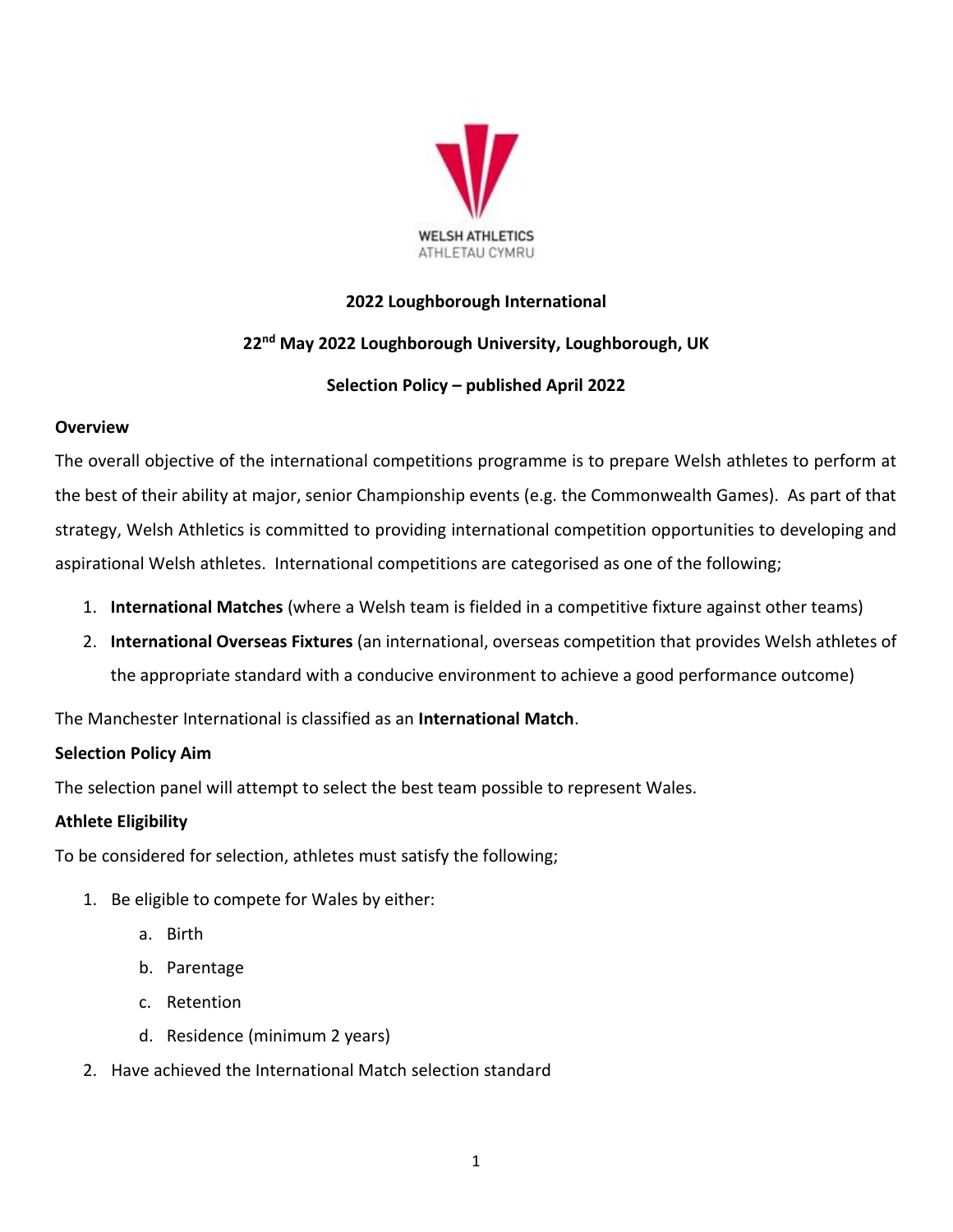#### **Competition Format**

In 2022, this fixture provides a:

Senior age group competition for Wales (1 per event) against teams from England, Scotland, Northern Ireland, Loughborough University, NAL, GB U20 plus guests

The following events will be contested:

Men;

100m, 200m, 400m, 800m, 1500m, 3000m / 5000m, 3000m s/c, 110m Hurdles, 400m Hurdles, 4x100m, 4x400m, Long Jump, Triple Jump, High Jump, Pole Vault, Shot Put, Discus, Hammer, Javelin Women;

100m, 200m, 400m, 800m, 1500m, 3000m / 5000m, 3000m s/c, 100m Hurdles, 400m Hurdles, 4x100m, 4x400m, Long Jump, Triple Jump, High Jump, Pole Vault, Shot Put, Discus, Hammer, Javelin

#### **Selection Criteria**

For consideration for selection, athletes must have achieved the International Match Standards (see separate document included on the Welsh Athletics website (competitions section) here - Competing for Wales [\(welshathletics.org\)](https://www.welshathletics.org/en/page/competing-for-wales)

### **Conditions**

The achievement of the International Match standards must conform with the following requirements:

- 1. Must be achieved in competitions organised or authorised by World Athletics, its Area Associations or its National Member Federations
- 2. Wind assisted performances (or performances where wind measurement was not available) will not be accepted
- 3. Hand timed performances in the 100m, 200m, 400m, 110m Hurdles, 400m Hurdles will not be accepted
- 4. Indoor performances for all events will be accepted

#### **Selection Process**

The selection meeting will take place on **Wednesday 11th May 2021**. The International Match Selection Panel ("the Panel") will comprise of 5 voting members (2 members of the Coaching and Performance team, 2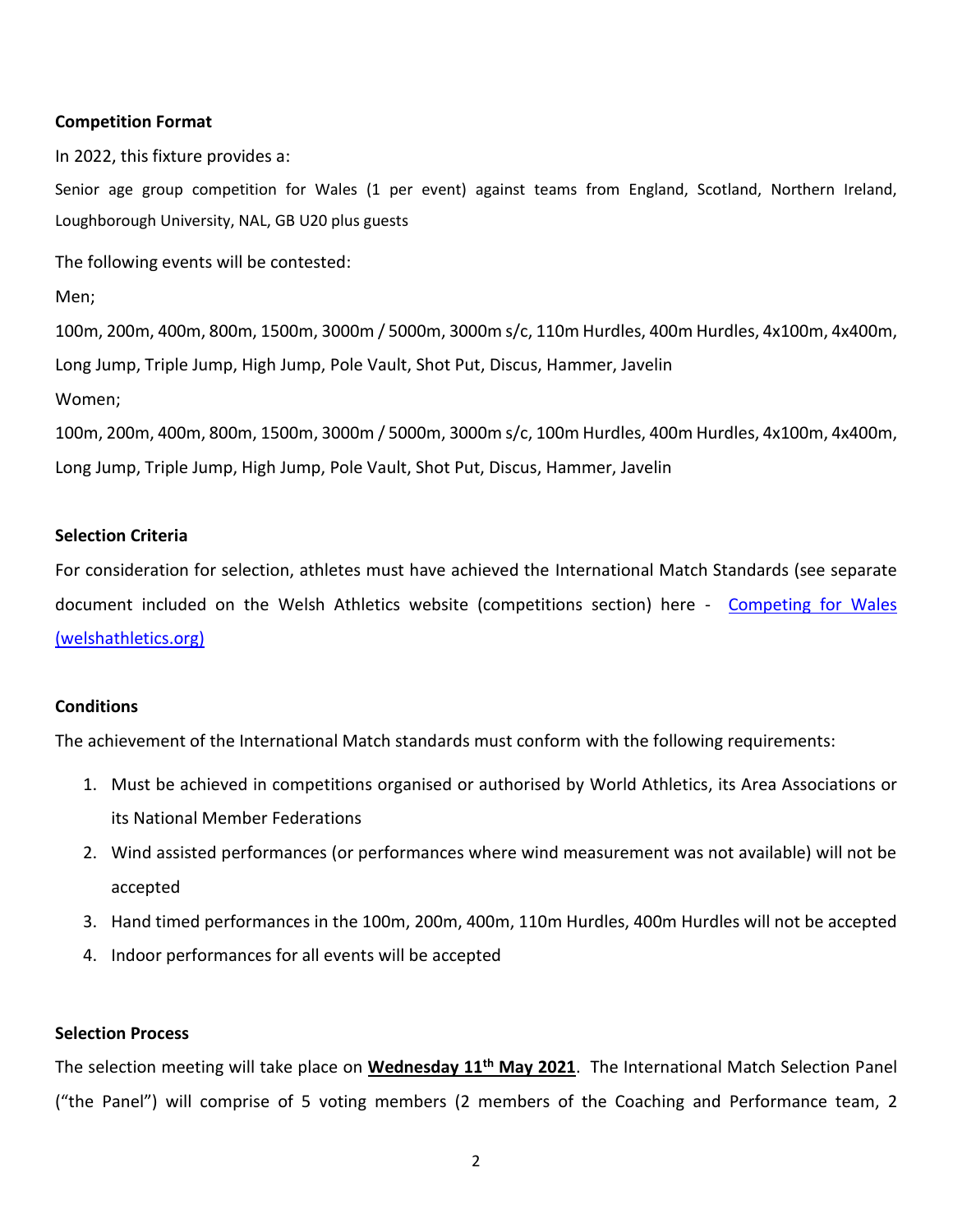independent panel members (Track & Field Committee) and 1 of the nominated team mangers for the event) and an independent observer (non-voting).

### **There is no obligation to fill all available positions.**

There is no automatic selection for this event. In coming to its decision, the Panel will consider the following criteria (in no particular priority order):

- 1. Current form (2021 2022 season's best performance and depth of performances above the selection standard)
- 2. Future potential at senior level (and associated progression / development)
- 3. Head to head competitive records
- 4. Previous / other Championship performances
- 5. Injury status
- 6. Athletes who are supportive of Welsh Athletics
- 7. Any other factors that, in the panel's opinion, give Wales the best chance of success in the match

Selected athletes will be informed by e-mail by Thursday 12<sup>th</sup> May 2022. The team will be announced on Monday 16th May 2022.

Welsh Athletics is committed to offering equal opportunities to all of the athletes in Wales. Any Welsh athlete is eligible

to be selected and will be considered as part of the selection process, providing they have achieved all that is laid out

within this selection policy. Welsh Athletics will not discriminate in the selection of any athlete on the basis of any

protected characteristic

# **Covid Protocols (***Subject to revision***)**

Covid protocols to be confirmed.

Under current covid protocols all athletes will be expected to arrange their own travel to this competition.

# **Appeals Process**